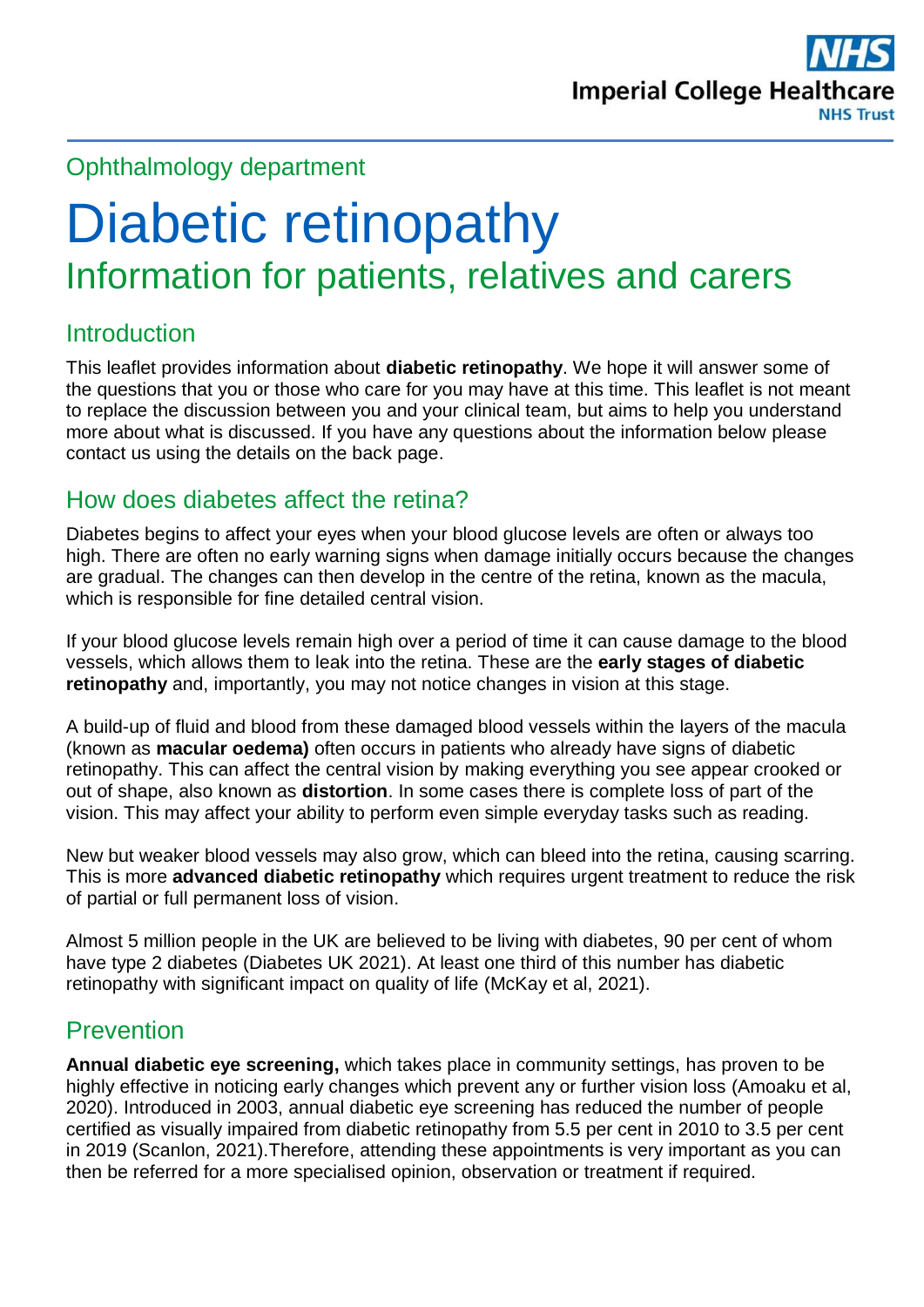**If you notice any changes to your vision** between your screening appointments it is essential that you attend your local optician and, if urgent, they will ask you to attend your local eye emergency department as soon as possible. Do not wait for your next eye screening appointment.

Some of the early signs of diabetic retinopathy include:

- **•** floaters
- blurred vision
- **•** distortion

**Monitoring and management of blood glucose levels** is vital as consistently raised levels are a leading cause of diabetic eye complications and vision loss. Close control and monitoring of blood glucose levels in type 1 or type 2 diabetes have been proven to reduce the risk of retinopathy by up to 30 per cent (Bain et al, 2019). You can check your blood glucose levels at home and establish your target levels with your GP or diabetes specialist team, who should also monitor your HbA1C test – also known as the three-month test.

**Blood pressure** is also a risk factor as it can affect blood flow. Effective control of blood pressure has been proven to decrease the risk of diabetic retinopathy by at least 30 per cent (Simo-Servat et al, 2019).

**Cholesterol** is another potential risk. Poor blood circulation caused by raised cholesterol levels can also occur in the blood vessels in the eye and contribute to the increased risk of fluid buildup in the macula. If nutrients cannot reach the eye and waste cannot be removed this can damage the retina.

Your GP will help to manage your condition with you, but, in some cases it may be more difficult to control your diabetes solely in this way and you may need to be referred to a specialist team for more expert advice and management. Additionally, you can monitor your blood pressure at home and report any consistently abnormal readings to your GP or at your next appointment.

**Positive lifestyle factors** have been found to noticeably help improve eye health as well as general health. These include:

- regular exercise research has revealed that moderate exercise can reduce or stop new blood vessel growth in the diabetic eye by up to 45 per cent (Makin et al, 2020)
- reducing or stopping drinking alcohol you are 16 per cent more likely to develop diabetic retinopathy and 30 per cent more likely to experience a deterioration in existing retinopathy if you consume alcohol (Gupta et al, 2020)
- smoking cessation smoking can increase the risk of developing diabetes by up to 40 per cent (Hillson, 2019) and is known to decrease retinal blood flow and the delivery of oxygen-rich blood to the retina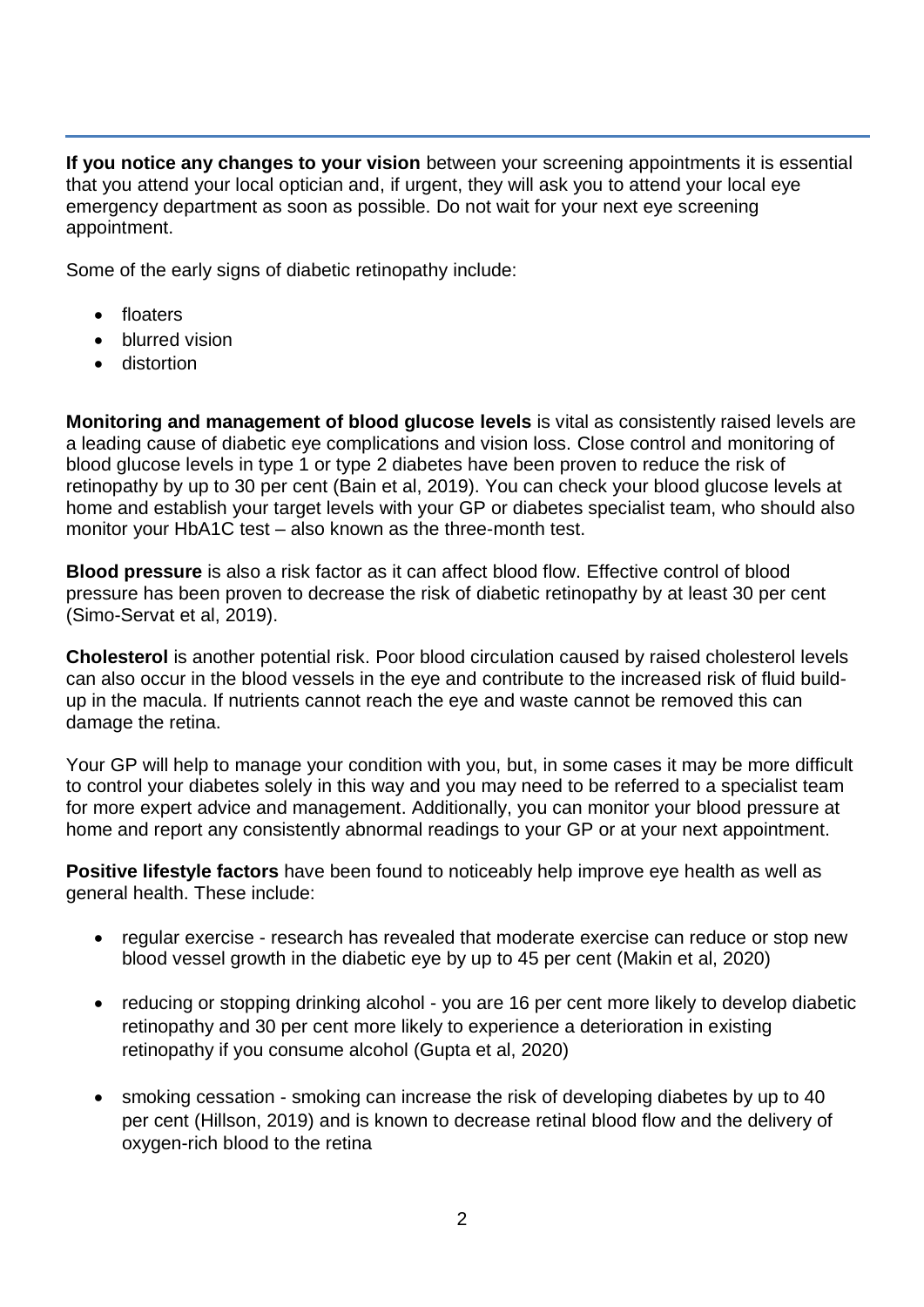choosing a healthier diet - there are many studies which assess the impact of minimising the effects of diabetic retinopathy with a wide range of differing dietary approaches. It is advisable to consult a dietitian who can support you with the best diet for both your diabetes and eye health

# Treatment of diabetic eye complications

Treatment is likely to be essential in preventing sight loss to your affected eye(s). The type of treatment needed and its intended benefits and potential risks will be discussed with you before you give consent. You will be able to ask any questions at this time. The most common treatments include:

- eye injections used to treat diabetic macular oedema (build-up of fluid in the macula layers). If you are recommended for this treatment you are likely to need more than one injection. This can improve your vision as well as slow down the damage caused by the leaking blood vessels
- laser treatment a procedure used only to maintain existing vision and prevent it from getting worse
- steroid implants a similar procedure to eye injections, used to treat long-term diabetic macular oedema and inflammation

If you develop regular bleeding from the retina into the eye as a result of very advanced retinopathy you may need to have retinal surgery. We will refer you to another service within the Trust which specialises in this type of surgery to see if surgery is needed.

# Who can I contact for more information?

- Your GP
- Outpatients at Western Eye Hospital: **020 3312 3236**
- Outpatients at Charing Cross Hospital: **020 3311 1109**
- Royal National Institute for the Blind (RNIB): **0303 123 9999**
- Diabetes UK: **0345 123 2399** or [helpline@diabetes.org.uk](mailto:helpline@diabetes.org.uk)
- Macular Society: **0300 3030 111** or [help@macularsociety.org](mailto:help@macularsociety.org)